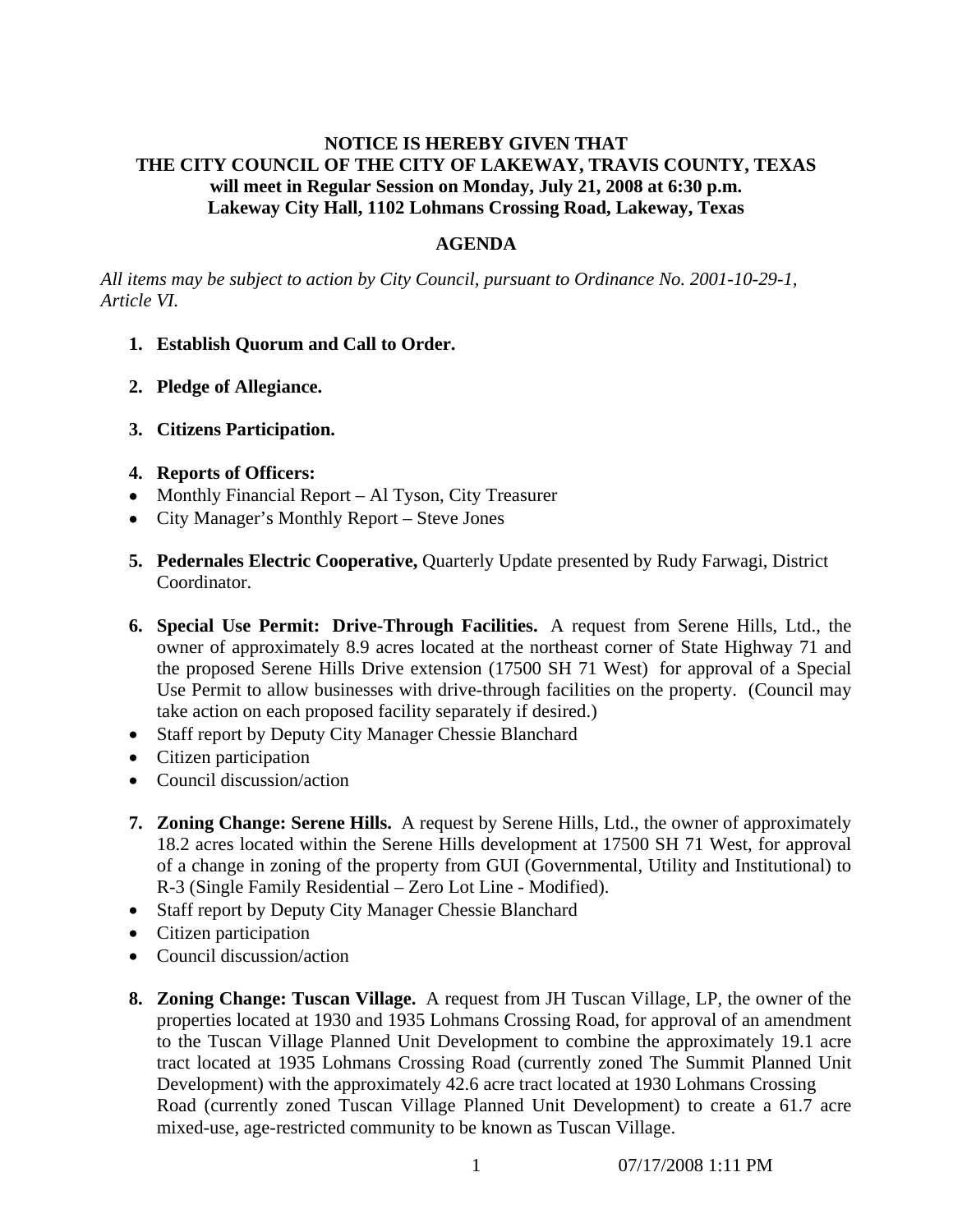- Staff report by Deputy City Manager Chessie Blanchard
- Citizen participation
- Council discussion/action
- **9. Building Ordinance Amendment.** A proposed amendment to the Building Ordinance amending Section 6, "Unsafe Buildings or Structures", in its entirety.
- Staff report by Deputy City Manager Chessie Blanchard
- Citizen participation
- Council discussion/action
- **10. Ordinance 2008-07-21-04,** reducing the City's Extraterritorial Jurisdiction.
- Staff report by Deputy City Manager Chessie Blanchard
- Citizen participation
- Council discussion/action
- **11. Approve Resolution 2008-07-21-01,** adopting Amendment No. 2 to the Recycling and Solid Waste Disposal Services Agreement.
- Staff report by City Manager Steve Jones
- Citizen participation
- Council discussion/action
- **12. Approve Ordinance 2008-07-21-05,** adopting Amendment No. 5 to the Solid Waste Collection Ordinance.
- Staff report by City Manager Steve Jones
- Citizen participation
- Council discussion/action
- **13. Reallocation of funds within the Police Department budget** to fund motorcycle patrol.
- Staff report by City Manager Steve Jones
- Citizen participation
- Council discussion/action

**14. Approve Minutes:** Regular Meeting of June 16, 2008 and Work Session of June 19, 2008.

# **15. Comments - Mayor and Councilmembers.**

# **16. Adjourn.**

**Signed this the \_\_\_\_\_\_\_ day of July 2008.** 

# **Steve Swan, Mayor**

The Council may go into closed session at any time as permitted by Chapters 551 or 418, Texas Government Code or Section 321.3022 of the Texas Tax Code. Before going into closed session, a quorum of the Council must be assembled in the meeting room, the meeting must be convened as an open meeting pursuant to

 **\_\_\_\_\_\_\_\_\_\_\_\_\_\_\_\_\_\_\_\_\_\_\_\_\_**